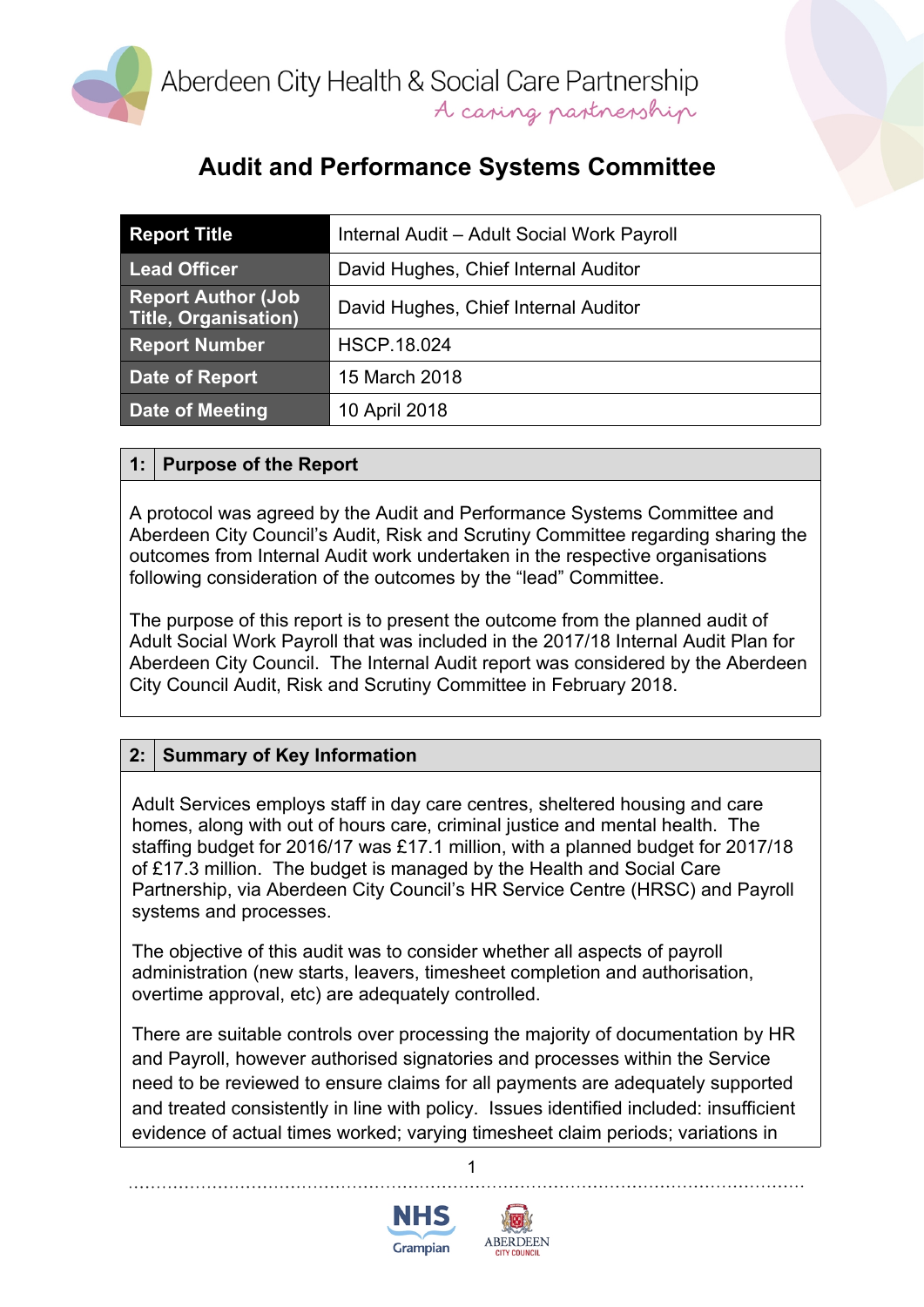

## **Audit and Performance Systems Committee**

whether overtime, additional hours or hours under different contracts (at different rates of pay) were claimed for additional work; and duplicate travel claims.

Whilst errors were identified in payments made to staff, these were generally small in value (under £30), although more significant overpayments (£230 and £1,835) were identified in cases relating to higher duty payments that had not been processed correctly by Payroll. All identified errors are being adjusted.

#### **3: Equalities, Financial, Workforce and Other Implications**

**Equalities –** An equality impact assessment is not required because the reason for this report is for Committee to discuss, review and comment on the contents of an Internal Audit report and there will be no differential impact, as a result of this report, on people with protected characteristics.

**Financial** – There are no financial implications arising directly from this report.

**Workforce –** There are no workforce implications arising directly from this report.

**Other –** There are no other implications arising directly from this report.

#### **4: Management of Risk**

**Identified risk(s):** The Internal Audit process considers risks involved in the areas subject to review. Any risk implications identified through the Internal Audit process are as detailed in the resultant report.

**How might the content of this report impact or mitigate the known risks:** Where risks have been identified during the Internal Audit process, recommendations have been made to management in order to mitigate these risks.





 $\mathfrak{p}$